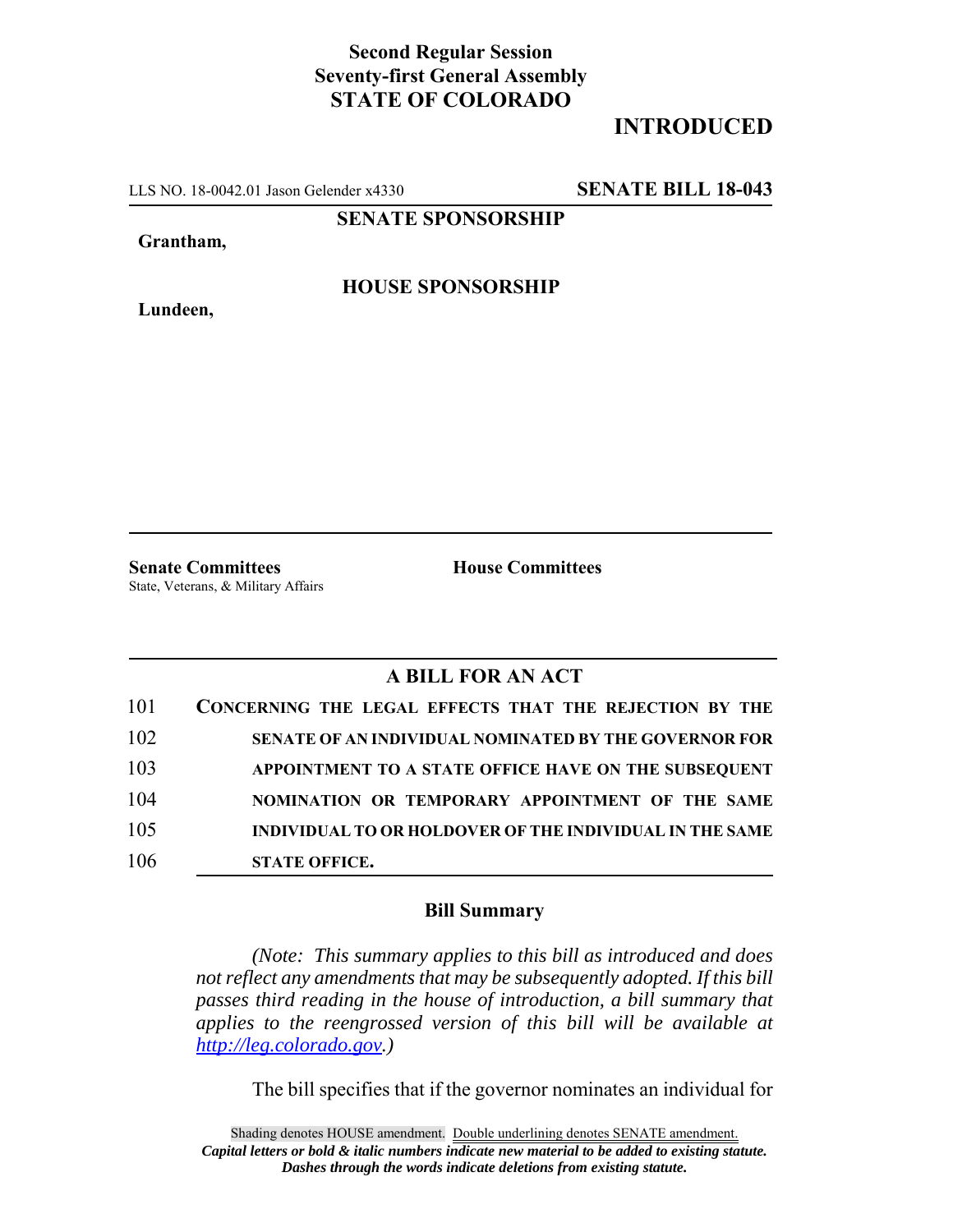appointment to a state office and the senate rejects the nomination, the rejected individual is deemed legally unfit for and ineligible to hold the office. The governor is prohibited from nominating the rejected individual a second time for the same office or, if the senate is not in session, appointing the rejected individual to temporarily discharge the duties of the office. However, rejection by the senate of the nomination of an individual for any state office does not preclude the governor from nominating the rejected individual for an opening in the same office that occurs after an individual other than the rejected individual has filled the immediate opening.

The bill also provides that if the governor nominates a state officer whose term is expiring for reappointment to the same office and the senate rejects the nomination, the state officer is removed from office upon the expiration of his or her term and shall not thereafter exercise the duties of the office whether or not the individual's successor has been duly qualified. If, as of the effective date of the bill, the term of office of a state officer has expired, the senate has rejected a nomination for reappointment of the state officer to the same office, and the individual is continuing to exercise the duties of the office because the individual's successor has not yet been qualified, the state officer is deemed to have been removed from office on the date that his or her term expired and shall immediately stop exercising the duties of the office.

- 1 *Be it enacted by the General Assembly of the State of Colorado:*
- 

2 **SECTION 1. Legislative declaration.** (1) The general assembly

3 hereby finds and declares that:

- 4 (a) Section 6 of article IV of the state constitution grants the 5 governor the power to appoint state officers subject to a legislative branch 6 check on that power and requires both executive branch and legislative 7 branch participation in the appointment process by:
- 

8 (I) Requiring the governor to nominate, and, by and with the 9 consent of the senate, appoint all state officers whose offices are created 10 by the state constitution or state law and whose appointment or election

- 11 is not otherwise provided for; and
- 12 (II) Specifying that if a vacancy in any such office occurs while
- 13 the senate is not in session, the governor must appoint some fit person to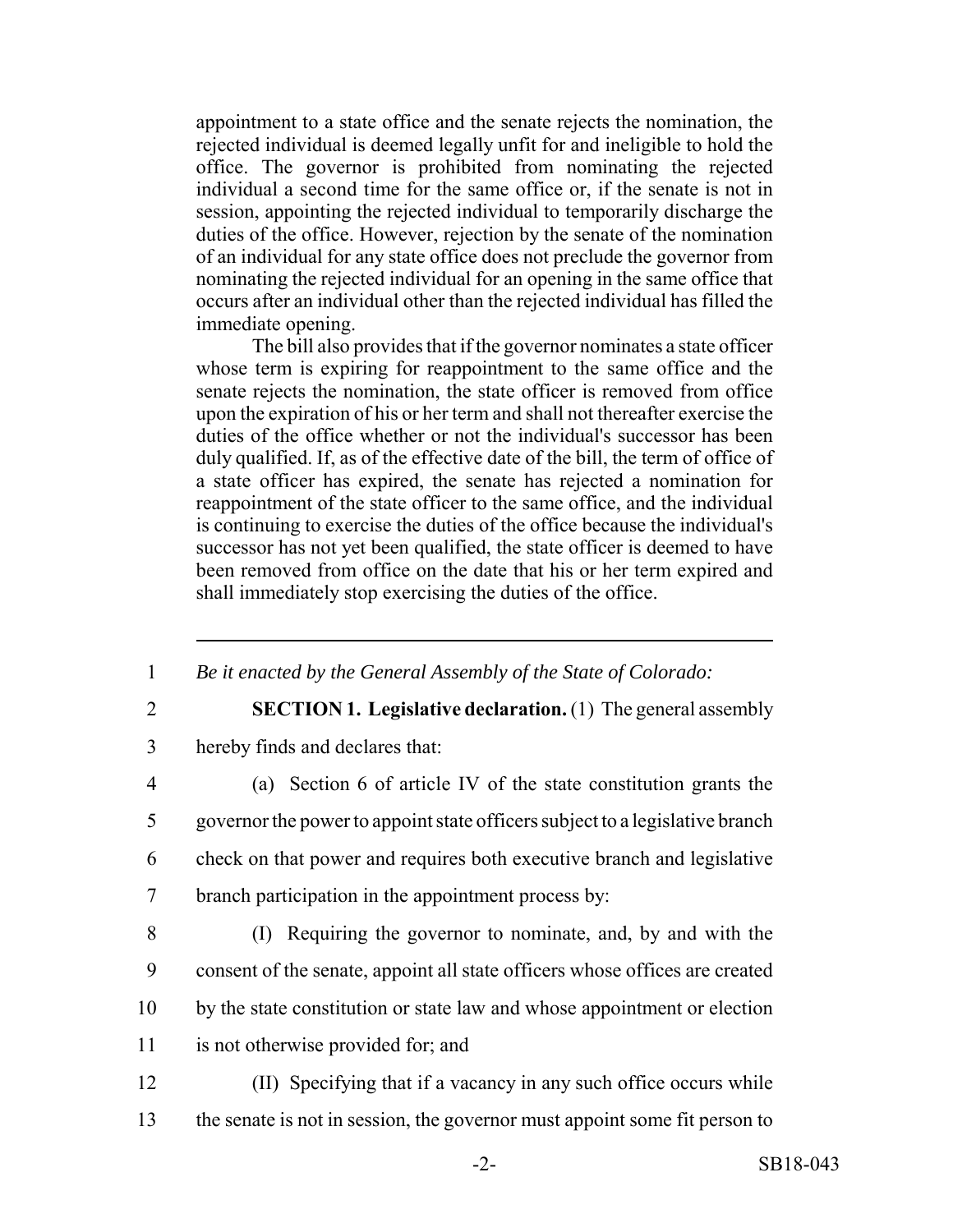discharge the duties of the office until the senate reconvenes, at which time the governor must nominate, and, by and with the consent of the senate, appoint some fit person to fill the office;

 (b) Section 1 of article XII of the state constitution guards against the interruption of state business resulting from vacancies in state office by providing that a person holding a state office shall, unless removed according to law, exercise the duties of the office until his or her successor is duly qualified;

 (c) Notwithstanding the legislative branch check of senate confirmation on the power of the governor to appoint state officers provided for in section 6 of article IV of the state constitution, if the governor nominates an individual whose term as a state officer is expiring for reappointment to the same office and the senate deems the individual unfit for reappointment to the office and rejects the nomination, the individual may, nonetheless, continue to exercise the duties of the office until his or her successor is duly qualified. In such a situation, if the governor delays in nominating another individual to hold the office or, if the senate is not in session, to discharge the duties of the office until the senate reconvenes, the individual who the senate has deemed unfit to hold the office continues to exercise the duties of the office.

 (d) It is necessary and appropriate to preserve the constitutional legislative branch check on the governor's appointment power and ensure 23 that an individual who the senate has deemed unfit for reappointment to a state office cannot, nonetheless, continue to exercise the duties of the office by changing state law so that, if the governor nominates an individual whose term as a state officer is expiring for reappointment to the same office and the senate rejects the nomination, the individual is

-3- SB18-043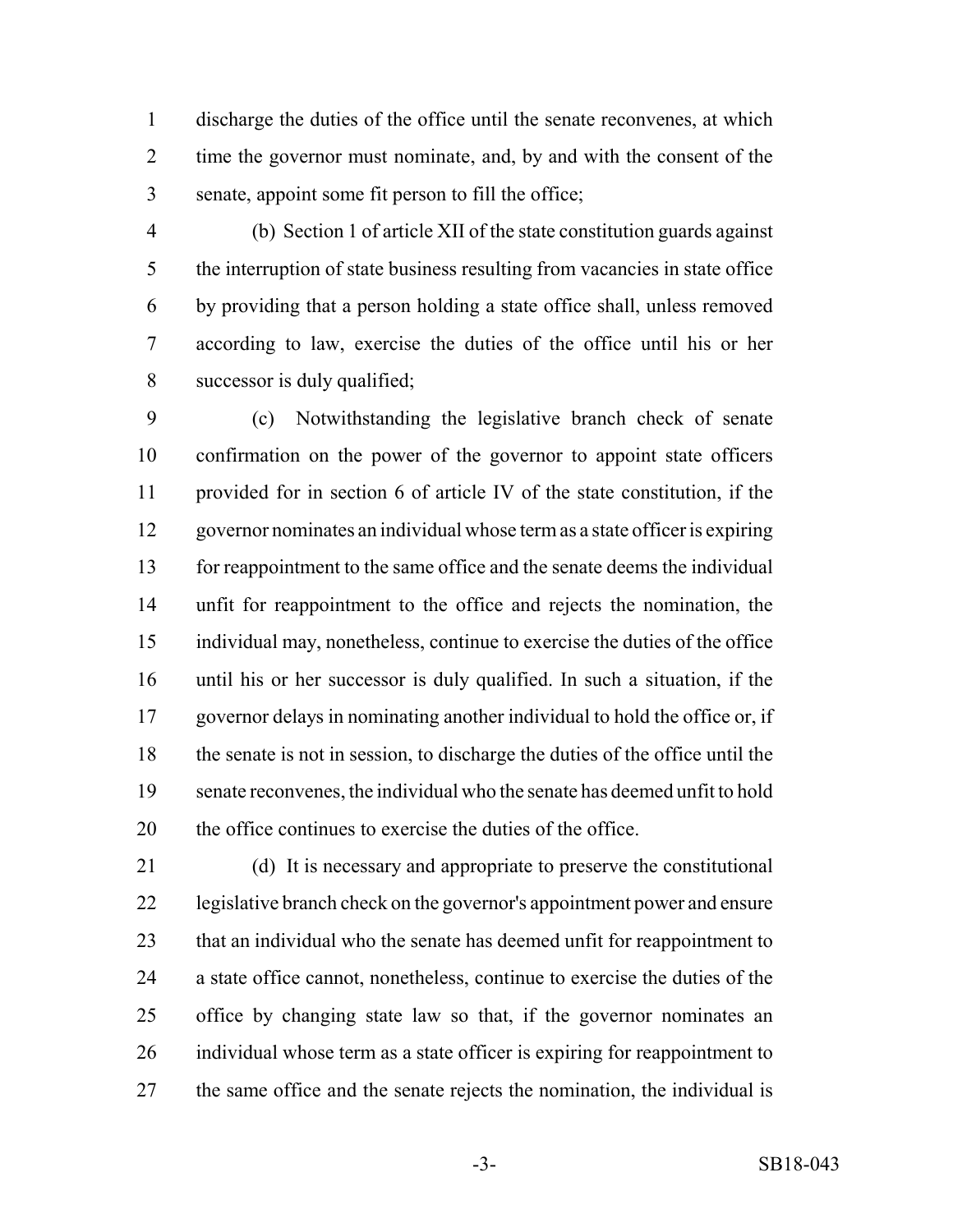automatically removed from office upon the expiration of his or her term;

and

 (e) It is also necessary and appropriate to preserve the constitutional legislative branch check on the governor's appointment power by changing state law so that, if the governor nominates an individual for appointment to a state office and the senate rejects the nomination, the individual is deemed legally unfit for the office and the governor is temporarily prohibited from nominating the individual a second time for appointment to the office or, if the senate is not in session, appointing the individual for the purpose of discharging the duties of the office.

 **SECTION 2.** In Colorado Revised Statutes, **add** 24-20-115 as follows:

 **24-20-115. Appointments - effect of rejection of nominated individual on future nominations or temporary appointments of the individual.** (1) NOTWITHSTANDING ANY OTHER PROVISION OF LAW, IF, IN ACCORDANCE WITH SECTION 6 OF ARTICLE IV OF THE STATE CONSTITUTION, THE GOVERNOR NOMINATES AN INDIVIDUAL FOR APPOINTMENT TO A STATE OFFICE AND THE SENATE REJECTS THE NOMINATION, THE REJECTED INDIVIDUAL IS DEEMED LEGALLY UNFIT FOR AND INELIGIBLE TO HOLD THE OFFICE. THE GOVERNOR SHALL NOT NOMINATE THE REJECTED INDIVIDUAL A SECOND TIME FOR THE SAME OFFICE, AND, IF THE SENATE IS NOT IN SESSION, SHALL NOT APPOINT THE REJECTED INDIVIDUAL TO TEMPORARILY DISCHARGE THE DUTIES OF THE OFFICE.FOR PURPOSES OF THIS SUBSECTION (1), REJECTION BY THE SENATE OF THE NOMINATION OF AN INDIVIDUAL FOR ANY STATE OFFICE, DOES NOT PRECLUDE THE GOVERNOR FROM NOMINATING THE REJECTED INDIVIDUAL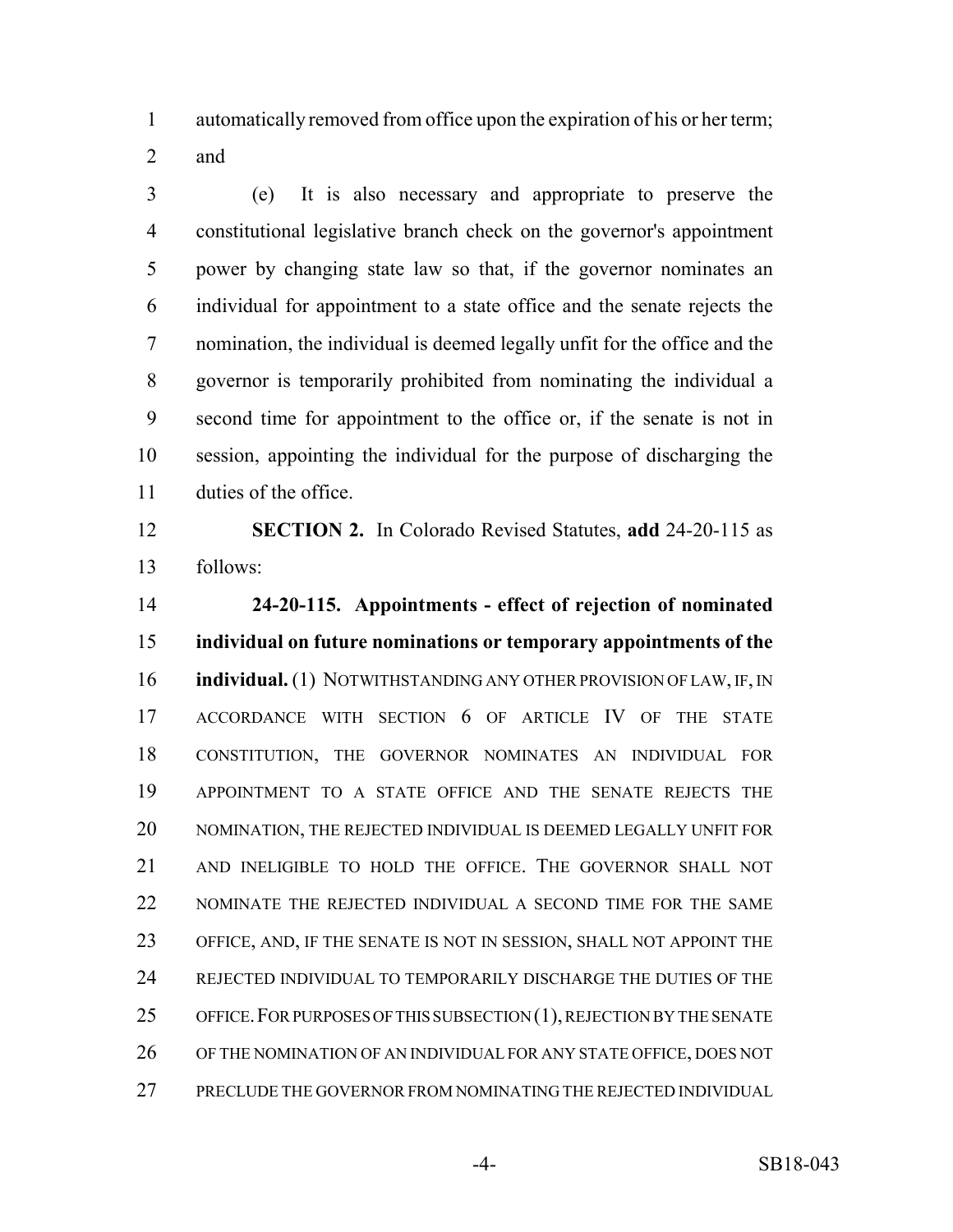FOR AN OPENING IN THE SAME OFFICE THAT OCCURS AFTER AN INDIVIDUAL OTHER THAN THE REJECTED INDIVIDUAL HAS FILLED THE IMMEDIATE OPENING.

 (2) NOTWITHSTANDING ANY OTHER PROVISION OF LAW, IF, IN ACCORDANCE WITH SECTION 6 OF ARTICLE IV OF THE STATE CONSTITUTION, THE GOVERNOR NOMINATES A STATE OFFICER WHOSE TERM IS EXPIRING FOR REAPPOINTMENT TO THE SAME OFFICE AND THE SENATE REJECTS THE NOMINATION, THE STATE OFFICER IS REMOVED FROM OFFICE UPON THE EXPIRATION OF HIS OR HER TERM. FOR PURPOSES OF SECTION 1 OF ARTICLE XII OF THE STATE CONSTITUTION, THE REMOVAL OF AN 11 INDIVIDUAL FROM STATE OFFICE BY OPERATION OF THIS SUBSECTION (2) IS REMOVAL ACCORDING TO LAW AND THE INDIVIDUAL SHALL NOT THEREAFTER EXERCISE THE DUTIES OF THE OFFICE WHETHER OR NOT THE INDIVIDUAL'S SUCCESSOR HAS BEEN DULY QUALIFIED. ACCORDINGLY, IF, AS OF THE EFFECTIVE DATE OF THIS SUBSECTION (2), THE TERM OF OFFICE OF A STATE OFFICER HAS EXPIRED, THE SENATE HAS REJECTED A 17 NOMINATION FOR REAPPOINTMENT OF THE STATE OFFICER TO THE SAME OFFICE, AND THE INDIVIDUAL IS CONTINUING TO EXERCISE THE DUTIES OF THE OFFICE IN ACCORDANCE WITH SECTION 1 OF ARTICLE XII OF THE STATE CONSTITUTION BECAUSE THE INDIVIDUAL'S SUCCESSOR HAS NOT YET BEEN QUALIFIED, THE STATE OFFICER IS DEEMED TO HAVE BEEN REMOVED FROM OFFICE ON THE DATE THAT HIS OR HER TERM EXPIRED AND SHALL IMMEDIATELY STOP EXERCISING THE DUTIES OF THE OFFICE.

 **SECTION 3. Applicability.** Except as otherwise provided in section 24-20-115 (2), Colorado Revised Statutes, enacted in section 2 of 26 this act, this act applies to nominations for appointment to state office and interim appointments to state office made by the governor on or after the